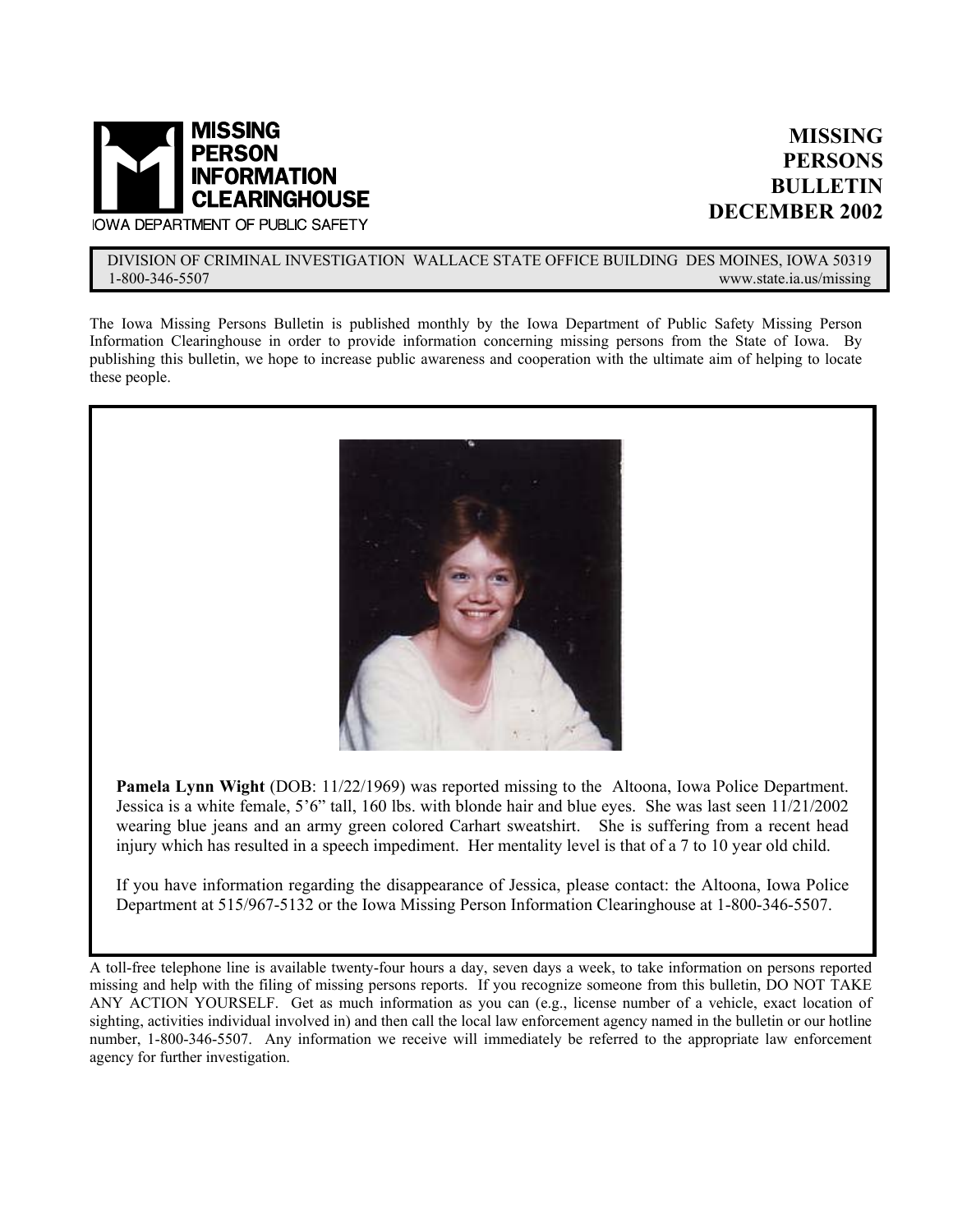

The following names have been taken from the November 25, 2002 computer listing of missing persons and have been missing for 30 days or longer:

| <b>NAME</b>                  | <b>AGENCY</b>                  | <b>DOB</b> | <b>INC</b>   | <b>DLC</b> |
|------------------------------|--------------------------------|------------|--------------|------------|
| ADDLESBERGER, DENNIS RAY     | POTTAWATTAMIE CO SO, CO BLUFFS | 19530308   | E            | 19990316   |
| ALCAYDE, BILLIE              | AMES PD, AMES                  | 19850913   | $\bf J$      | 20020501   |
| ALLEN, MARC JAMES            | DES MOINES PD, DES MOINES      | 19720513   | $\bf J$      | 19860330   |
| ANDERS, CHRISTIE ERYN        | DAVENPORT PD, DAVENPORT        | 19820317   | D            | 20020820   |
| ANDERSEN, DANIEL JOHN        | BLACK HAWK CO SO, WATERLOO     | 19870709   | L            | 19920125   |
| ANDREAS, ALLISON             | SIOUX CITY PD, SIOUX CITY      | 19851128   | $\bf J$      | 20020726   |
| ANGLE, CORY B                | OELWEIN PD, OELWEIN            | 19891015   | K            | 19940122   |
| ARCHER, JAMES D              | DAVENPORT PD, DAVENPORT        | 19881101   | $\bf J$      | 20020909   |
| ARENSDORF, CRYSTAL ANN       | DUBUQUE PD, DUBUQUE            | 19810201   | $\mathbf E$  | 20010703   |
| <b>AVILES, ANGELIC</b>       | DES MOINES PD, DES MOINES      | 19991208   | ${\bf E}$    | 20000803   |
| BALLINGER, BRITTNEY          | DES MOINES PD, DES MOINES      | 19921013   | $\bf J$      | 20020929   |
| <b>BARWICK, ASHLEY</b>       | OTTUMWA PD, OTTUMWA            | 19920525   | $\bf J$      | 20020914   |
| BASHIR, MOHAMED MAHANA       | IOWA CITY PD, IOWA CITY        | 19870822   | J            | 20020918   |
| BEAR, RACHAEL                | WATERLOO PD, WATERLOO          | 19870809   | $\bf J$      | 20020525   |
| BEGHTEL, ASHLEY ANNE         | COUNCIL BLUFFS PD, CO BLUFFS   | 19851222   | J            | 20010911   |
| BENSON, KATHRYN              | CEDAR RAPIDS PD, CEDAR RAPIDS  | 19851222   | J            | 20020727   |
| BERGER, MARK ALLEN           | WASHINGTON CO SO, WASHINGTON   | 19591118   | I            | 19990514   |
| BERGER, ZACHARY JAMES ALLEN  | WATERLOO PD, WATERLOO          | 19880707   | J            | 20021017   |
| BERRY, BRIAN THOMAS          | CARTER LAKE PD, CARTER LAKE    | 19880205   | J            | 20020912   |
| BLACHUT, BRIAN RICHARD       | WINNEBAGO CO SO, FOREST CITY   | 19630127   | $\mathbf E$  | 19931121   |
| <b>BLUE, ERIN</b>            | CHEROKEE PD, CHEROKEE          | 19850202   | $\bf J$      | 20001018   |
| BLUM, ELIZABETH MARIE        | JEFFERSON PD, JEFFERSON        | 19850218   | J            | 20021014   |
| BOWERS, RICCARDO RICKEY      | DES MOINES PD, DES MOINES      | 19560530   | $\mathbf E$  | 20010515   |
| BRANDT, ROBERT EDWARD        | SIOUX CITY PD, SIOUX CITY      | 19460317   | $\mathbf E$  | 20020723   |
| BRESSON, ROBERT              | INDEPENDENCE PD, INDEPENDENCE  |            | $\mathbf E$  | 19970114   |
| <b>BROOKS, CHIONE HUNTER</b> | MARSHALLTOWN PD, MARSHALLTOWN  | 19960315   | K            | 20000621   |
| BROSHAR, JESSICA ELAINE      | IOWA FALLS PD, IOWA FALLS      | 19860308   | J            | 20020731   |
| BROWN, GARY ALLAN            | WATERLOO PD, WATERLOO          | 19750111   | D            | 19980311   |
| <b>BROWN, JAMIE LYNN</b>     | DES MOINES PD, DES MOINES      | 19870204   | $\bf J$      | 20020821   |
| <b>BURNETT, DUSTIN</b>       | LISBON PD, LISBON              | 19870221   | $\bf J$      | 20020819   |
| BURROWS, MICHAEL DAVID       | DES MOINES PD, DES MOINES      | 19870428   | $\bf J$      | 20020923   |
| BYERS, MICHAEL DUNCAN        | WARREN CO SO, INDIANOLA        | 19851112   | $\bf J$      | 20020604   |
| CANDELARIO, LUIS             | DES MOINES PD, DES MOINES      | 19750703   | ${\bf E}$    | 20020813   |
| CANTU, SAMUEL                | WAPELLO CO SO, OTTUMWA         | 19850105   | $\bf J$      | 20020311   |
| CARNITHAN, LEAHA D           | DAVENPORT PD, DAVENPORT        | 19860827   | $\mathbf{J}$ | 20021008   |
| CARR, STEPHANIE JO           | <b>MAHASKA COUNTY</b>          | 19840519   | $\mathbf{J}$ | 20020128   |
| CARRILLO, EDGAR A            | SIOUX CITY PD, SIOUX CITY      | 19850611   | K            | 19900518   |
| CASTOR, CURTIS JOHN ELMER    | DAVENPORT PD, DAVENPORT        | 19880103   | J            | 20021001   |
| CAVAN, KENORA                | CLEAR LAKE PD, CLEAR LAKE      | 19820606   | J            | 19980606   |
| CHANNEL, KARINA KAE          | RED OAK PD, RED OAK            | 19860708   | J            | 20020618   |
| CHESTNUT, THERESA JO         | CEDAR FALLS PD, CEDAR FALLS    | 19860824   | J            | 20020605   |
| CIZEK, MATTHEW               | AMES PD, AMES                  | 19870110   | J            | 20020206   |
| CONAWAY, JOHN STEVEN         | COUNCIL BLUFFS PD, CO BLUFFS   | 19610915   | D            | 19980209   |
| CONNER, DANIEL               | DAVENPORT PD, DAVENPORT        | 19860717   | J            | 20020207   |
| CONNER, ELIZABETH SUSAN      | WAVERLY PD, WAVERLY            | 19870828   | J            | 20021021   |
| CORDOBA-GARCIA, LAURA        | OTTUMWA PD, OTTUMWA            | 19861224   | J            | 20021015   |

**IOWA MISSING PERSON BULLETIN, DECEMBER 2002**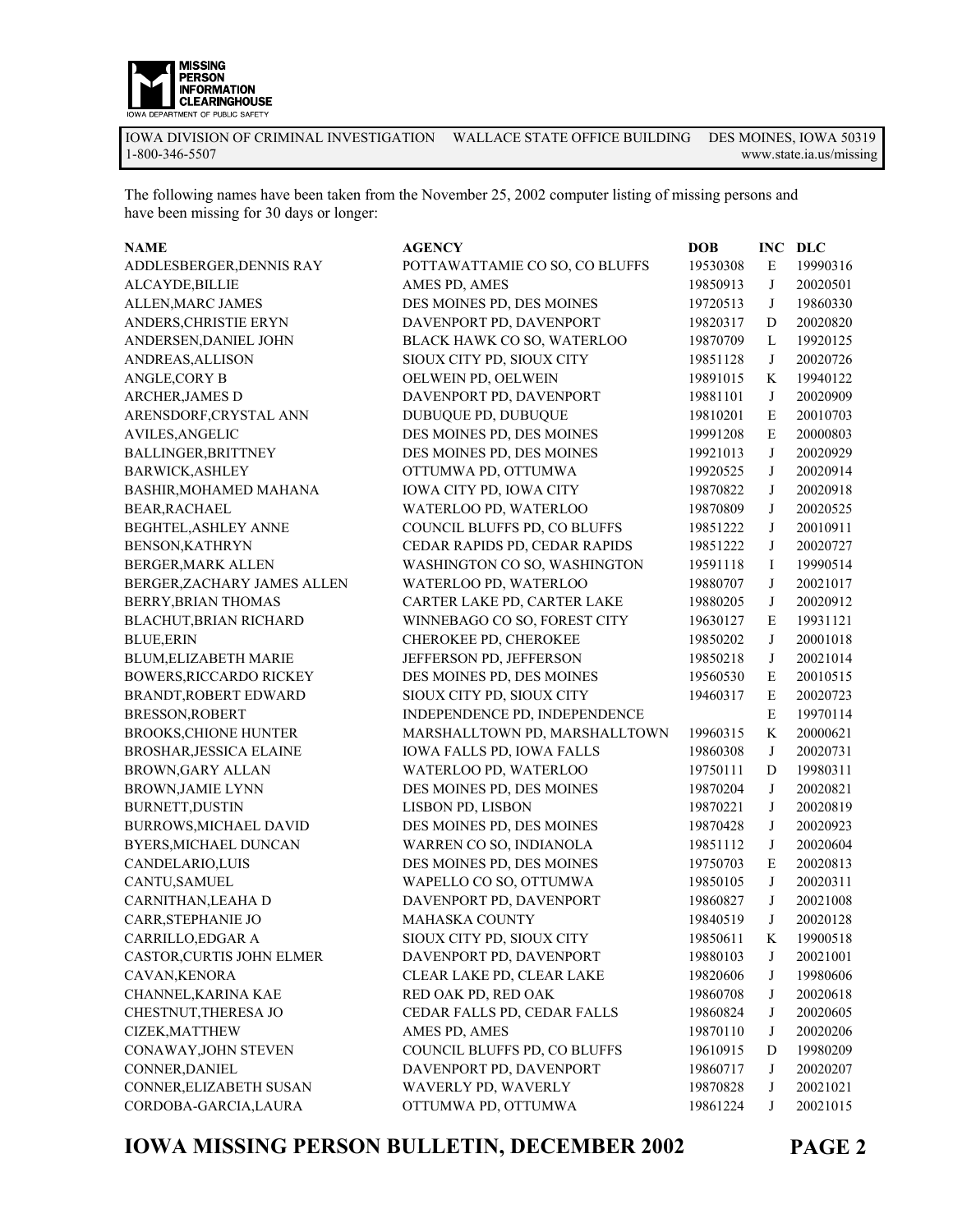

| COTTRELL, PEGGY ANN           | MARSHALLTOWN PD, MARSHALLTOWN  | 19341026 | D | 20010526 |
|-------------------------------|--------------------------------|----------|---|----------|
| COUNTS, GARY LEE              | FORT MADISON PD, FORT MADISON  | 19511128 | V | 19940503 |
| CRUTCHER, LISA LACOLE         | FORT MADISON PD, FORT MADISON  | 19830213 | J | 19990429 |
| CULBERTSON, JON DEVIN         | AMES PD, AMES                  | 19861101 | J | 20020416 |
| <b>CUMMINGS, JULIE MARIE</b>  | WATERLOO PD, WATERLOO          | 19880120 | J | 20020513 |
| DAVIS, ALEXIA MEA             | MASON CITY PD, MASON CITY      | 19990929 | K | 20020620 |
| DAVIS, KAYLA SYLVIA           | MASON CITY PD, MASON CITY      | 19990929 | K | 20020620 |
| DAVIS, TRINA MARIE            | WATERLOO PD, WATERLOO          | 19880106 | J | 20020924 |
| DAWSON, CHRISTINA LEA         | DES MOINES PD, DES MOINES      | 19851022 | J | 20020720 |
| DELACRUZ, RICARDO JR          | DES MOINES PD, DES MOINES      | 19511104 | I | 20020718 |
| DELAVERGNE, CURTIS WILLIAM    | CEDAR RAPIDS PD, CEDAR RAPIDS  | 19861106 | J | 20020701 |
| DELMEGE, MARK ANTHONY         | DES MOINES PD, DES MOINES      | 19570114 | E | 19830721 |
| DEMARIS, LILLIAN EILEEN       | MASON CITY PD, MASON CITY      | 19210512 | D | 19520814 |
| DEROCHIE, BRIDGETT ANN        | SIOUX CITY PD, SIOUX CITY      | 19850412 | J | 20020830 |
| DILL, AUDREY EILEEN           | DES MOINES CO SO, BURLINGTON   | 19460408 | I | 19940113 |
| DILLINER, DAVID MICHAEL       | APPANOOSE CO SO, CENTERVILLE   | 19370419 | D | 20021006 |
| DOERRING, HAROLD ORVILLE      | WINNESHIEK CO SO, DECORAH      | 19300314 | D | 19970216 |
| DOSS, KIMBERLY SUE            | DAVENPORT PD, DAVENPORT        | 19660212 | I | 19820901 |
| DOUGHERTY, KELLY KRISTINE     | WATERLOO PD, WATERLOO          | 19740508 | E | 20020324 |
| DUARTE, GABRIAL E             | SIOUX CITY PD, SIOUX CITY      | 20010404 | K | 20010901 |
| <b>DUARTE, RAMON R JR</b>     | SIOUX CITY PD, SIOUX CITY      | 20000218 | K | 20010901 |
| DYHRKOPP,JOSH                 | AMES PD, AMES                  | 19850216 | J | 20011204 |
| ELMQUIST, CHARLES R           | IOWA CITY PD, IOWA CITY        | 19450503 | D | 19791116 |
| ELMS, BARBARA LEE             | CEDAR RAPIDS PD, CEDAR RAPIDS  | 19430402 | D | 19930825 |
| ESQUIVEL, GRACE               | MASON CITY PD, MASON CITY      | 19571221 | I | 19830610 |
| ESTRADA, VERONICA             | SIOUX CITY PD, SIOUX CITY      | 19861223 | J | 20020828 |
| FEILD, CRYSTAL MAYE           | DES MOINES PD, DES MOINES      | 19850310 | J | 20020809 |
| FERRERA, CINTHIA JAQUELINE    | DICKINSON CO SO, SPIRIT LAKE   | 19840704 | J | 20020107 |
| FERRIS, MATTHEW JOHN          | DES MOINES PD, DES MOINES      | 19701115 | E | 19910307 |
| FORSYTH, RICHARD NEIL         | WATERLOO PD, WATERLOO          | 19520811 | I | 19940113 |
| FOY, DETRACE MONIQUE          | FORT DODGE PD, FORT DODGE      | 19860611 | J | 20021022 |
| FRALEY, DENISE ORDENE         | IOWA DIV OF CRIM INVESTIGATION | 19520404 | I | 19820912 |
| FREUND, ABIGAIL VIOLA         | MUSCATINE PD, MUSCATINE        | 19860326 | J | 20020925 |
| <b>GARCIA, WENDY S</b>        | DES MOINES PD, DES MOINES      | 19770316 | I | 20020925 |
| <b>GARDNER, ANDREA RECOLE</b> | BLACK HAWK CO SO, WATERLOO     | 19860129 | J | 20020626 |
| GARREAU, REBECCA              | SIOUX CITY PD, SIOUX CITY      | 19880207 | J | 20020721 |
| GATHERIGHT, ALEX DEVON        | DAVENPORT PD, DAVENPORT        | 19860902 | J | 20021011 |
| GOODWIN, ADAM LLOYD           | JONES CO SO, ANAMOSA           | 19851021 | J | 20020805 |
| GOSCH, JOHN DAVID             | WEST DES MOINES PD, WDESMOINES | 19691112 | Ι | 19820905 |
| <b>GRAHAM, RODERICK J</b>     | MENTAL HTH INST MT PLEASANT    | 19591025 | D | 20020922 |
| <b>GREEN, JANE MARION</b>     | CEDAR RAPIDS PD, CEDAR RAPIDS  | 19591019 | Е | 20021016 |
| <b>GREENE, AMBER MARIE</b>    | HUMBOLDT PD, HUMBOLDT          | 19840307 | Е | 20021021 |
| <b>GREER, BROOKE</b>          | DAVENPORT PD, DAVENPORT        | 19851109 | J | 20021018 |
| GRIMSTAD, RICHARD             | JACKSON CO SO, MAQUOKETA       | 19871102 | J | 20020905 |
| GROW, CHRISTOPHER             | MILLS CO SO, GLENWOOD          | 19860901 | J | 20021012 |
| <b>GUILLEN, SANDY</b>         | ONAWA PD, ONAWA                | 19851105 | J | 20020914 |
| <b>GUYER, CASSANDRA JO</b>    | BLACK HAWK CO COMM, WATERLOO   | 19860204 | J | 20020610 |
| HANSON, DANIEL MATTHEW        | ALLAMAKEE CO SO, WAUKON        | 19850528 | J | 20020919 |
| HARDING, MELAINIE CAROL       | MILLS CO SO, GLENWOOD          | 19840930 | J | 20020730 |
| HARKER, KENNETH W             | SIOUX CITY PD, SIOUX CITY      | 19611118 | D | 19961003 |
|                               |                                |          |   |          |

**IOWA MISSING PERSON BULLETIN, DECEMBER 2002**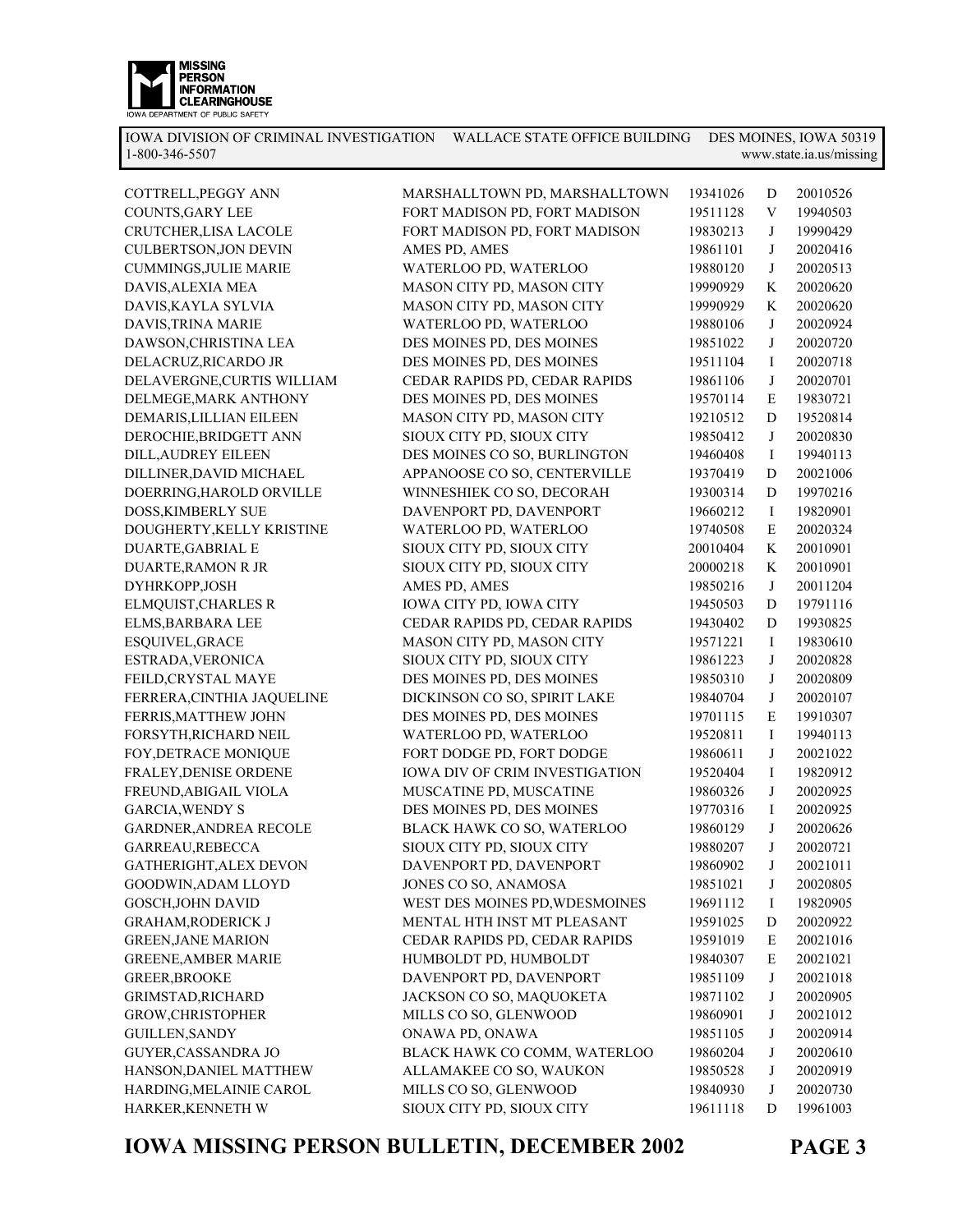

| HARRIS, JANICE                | DES MOINES PD, DES MOINES      | 19870418 | J           | 20020112 |
|-------------------------------|--------------------------------|----------|-------------|----------|
| HAUGER, JESSICA LEIGH         | COUNCIL BLUFFS PD, CO BLUFFS   | 19880704 | J           | 20020909 |
| HECKLE, GUY                   | LINN CO SO, CEDAR RAPIDS       | 19611220 | E           | 19730203 |
| HENNINGS, ASHLEY NICOLE       | DUBUQUE PD, DUBUQUE            | 19850902 | J           | 20010727 |
| HERMAN, SANDRA CARMEN         | SIOUX CITY PD, SIOUX CITY      | 19870914 | J           | 20010721 |
| HERMAN, VANIECHIA KAYSHEEN    | IOWA CITY PD, IOWA CITY        | 19860907 | J           | 20020823 |
| HIGHTOWER, LIANN ELIZABETH    | SIOUX CITY PD, SIOUX CITY      | 19860415 | J           | 20020824 |
| HODGE, ASHLEY                 | AMES PD, AMES                  | 19880203 | J           | 20021010 |
| HOERSTMAN, THEODOREANTHONY    | DUBUQUE PD, DUBUQUE            |          | $\mathbf D$ | 19821206 |
| HORVATH, THOMAS RAY           | CEDAR RAPIDS PD, CEDAR RAPIDS  | 19880510 | J           | 20020922 |
| HOW, VONNY                    | DES MOINES PD, DES MOINES      | 19880227 | J           | 20020927 |
| HOWSER, BRYAN ASHLEY          | DES MOINES PD, DES MOINES      | 19680317 | D           | 20010404 |
| HOY, AMANDA                   | DUBUQUE PD, DUBUQUE            | 19850218 | J           | 20011207 |
| HUISENTRUIT, JODI SUE         | MASON CITY PD, MASON CITY      | 19680605 | $\bf{I}$    | 19950626 |
| HUNT, CRYSTAL SUE             | WAYNE CO SO, CORYDON           | 19770218 | E           | 19980224 |
| <b>JAMES, BRANDON</b>         | OTTUMWA PD, OTTUMWA            | 19980729 | J           | 20010404 |
| JAMISON, JAMES                | BURLINGTON PD, BURLINGTON      | 19120615 | $\mathbf D$ | 19871005 |
| JENKINS, KEVIN JR             | AMES PD, AMES                  | 19890528 | J           | 20020927 |
| JOHNSON, JOHN                 | DES MOINES PD, DES MOINES      | 19251023 | E           | 19961211 |
| JOHNSTON, SIDNEY EDWARD       | DAVENPORT PD, DAVENPORT        | 19421211 | $\bf{I}$    | 19900122 |
| JUAREZ, SABREENA              | DES MOINES PD, DES MOINES      | 19851130 | J           | 20021020 |
| KELLAR, ROBERT LEE            | MUSCATINE PD, MUSCATINE        | 19690324 | D           | 19900212 |
| KELLOGG, JAIME EMANUEL        | DES MOINES PD, DES MOINES      | 19860629 | J           | 20020918 |
| KILE, DAWN RENEE              | DES MOINES PD, DES MOINES      | 19861014 | J           | 20020920 |
| KIRCHHOFF, STEVEN DICK        | WATERLOO PD, WATERLOO          | 19550816 | I           | 19780205 |
| KIRKPATRICK, BRIDGETT ANN     | DES MOINES PD, DES MOINES      | 19870731 | J           | 20021002 |
| KNEIFL, MAURICE P             | SIOUX CITY PD, SIOUX CITY      | 19240828 | $\bf{I}$    | 19830214 |
| KNOCKEL, PAUL JOSEPH          | DUBUQUE PD, DUBUQUE            | 19371026 | E           | 19901126 |
| KRABBE, BENNETT LEE           | AMES PD, AMES                  | 19841021 | J           | 20020308 |
| KROLL,JASON M                 | HARDIN CO SO, ELDORA           | 19841106 | J           | 20020915 |
| KROUGH, BRITTANY LEE          | AMES PD, AMES                  | 19860115 | J           | 20020312 |
| KUEBLER, BRIDGETT DENISE      | DES MOINES PD, DES MOINES      | 19860115 | J           | 20010420 |
| KUEHL, RUSSELL ALLEN          | ALTOONA PD, ALTOONA            | 19640313 | E           | 20020101 |
| KUENNEN, DANIEL MICHAEL       | BELLEVUE PD, BELLEVUE          | 19510615 | $\mathbf D$ | 19980910 |
| LANCASTER, SANDRA             | SIOUX CITY PD, SIOUX CITY      | 19820816 | ${\bf E}$   | 20020827 |
| LANDIS, BECKY FRANCES         | DAVENPORT PD, DAVENPORT        | 19461117 | E           | 20000830 |
| LEAM, SAMIRA                  | WATERLOO PD, WATERLOO          | 19870203 | J           | 20010827 |
| LENZ, BARBARA LEALYN          | HARRISON CO SO, LOGAN          | 19570830 | I           | 19890506 |
| LIGHTFOOT, LORAN              | DUBUQUE PD, DUBUQUE            | 19870329 | J           | 20020315 |
| LINT, CANDACE                 | IOWA CITY PD, IOWA CITY        | 19880523 | J           | 20020914 |
| LOPEZ-ALVARADO, HECTOR DANIEL | JUV CRT SVCS, DENISON          | 19851128 | J           | 20020220 |
| LOVING, VALLON DEL RAY        | WATERLOO PD, WATERLOO          | 19890205 | J           | 20021016 |
| MALLETTE, ANDREA              | DES MOINES PD, DES MOINES      | 19870714 | J           | 20020729 |
| MARTIN, EUGENE WADE           | DES MOINES PD, DES MOINES      | 19700817 | Ι           | 19840812 |
| MAY, GREGORY JOHN             | BELLEVUE PD, BELLEVUE          | 19450319 | E           | 20010116 |
| MAYNARD, NORMA MAE            | <b>BOONE PD, BOONE</b>         | 19170902 | Ι           | 19790203 |
| MCCAIN, TYSON LEE             | POTTAWATTAMIE CO SO, CO BLUFFS | 19850124 | J           | 20020226 |
| MCCOLLOM, TERESA LEE          | DAVENPORT PD, DAVENPORT        | 19490220 | E           | 20020818 |
| MCNEAL, JEANNESSA             | DAVENPORT PD, DAVENPORT        | 19871227 | J           | 20020912 |
| MEADOR, ALEX JAMES            | NEWTON PD, NEWTON              | 19861130 | J           | 20021011 |
|                               |                                |          |             |          |

**IOWA MISSING PERSON BULLETIN, DECEMBER 2002**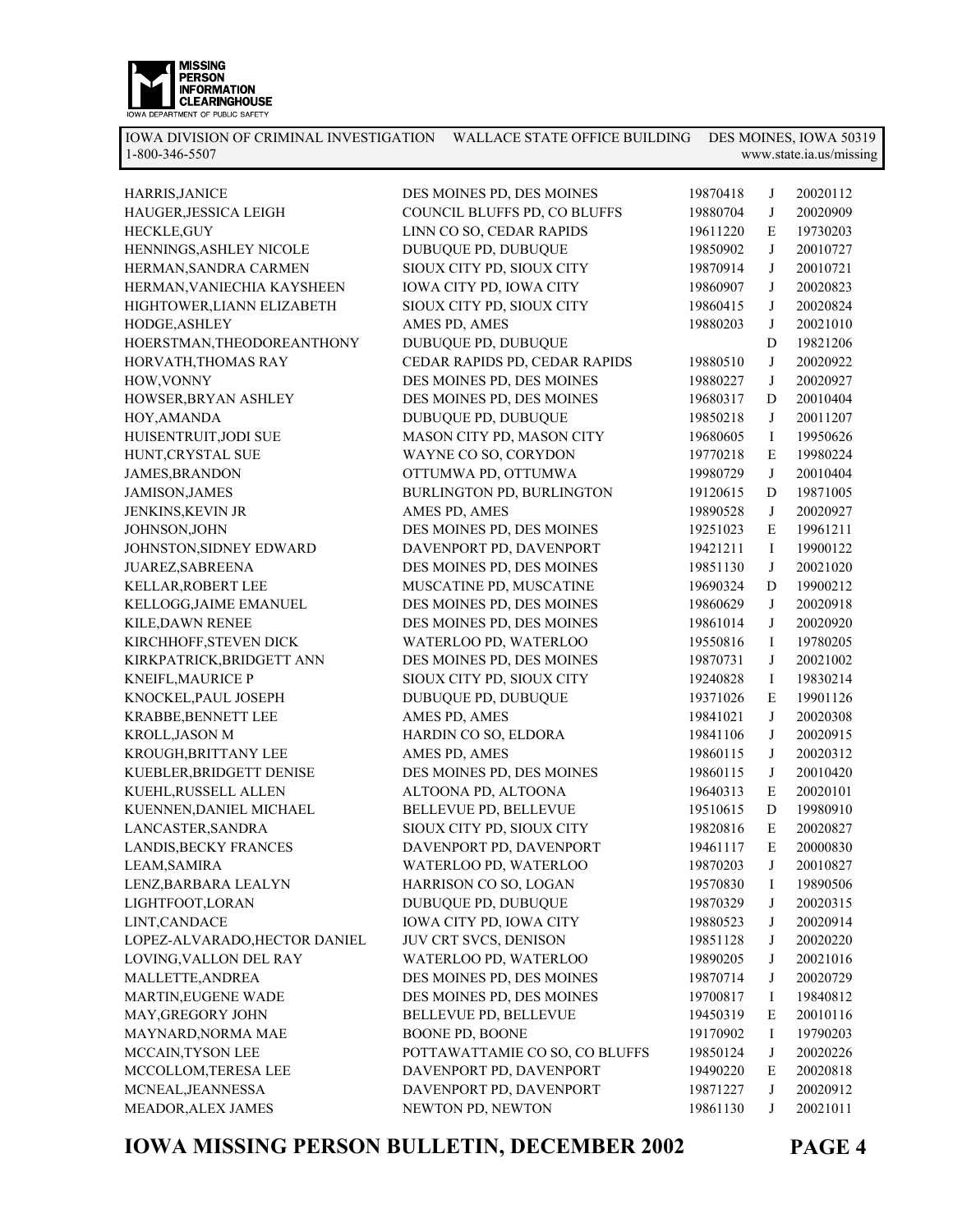

| MEDRANO-AGREDA, FATIMA E       | PERRY PD, PERRY               | 19850527 | J            | 20020729 |
|--------------------------------|-------------------------------|----------|--------------|----------|
| MILLER, JESSICA MARIE          | SIOUX CITY PD, SIOUX CITY     | 19870505 | J            | 20021005 |
| MILLER, JOSHUA ALLEN           | DUBUQUE PD, DUBUQUE           | 19860416 | J            | 20020903 |
| MILLIGAN, HARRY DENNIS         | MONROE CO SO, ALBIA           | 19621004 | Ι            | 19840701 |
| MOLAN, KRYSTAL L               | IOWA CITY PD, IOWA CITY       | 19850721 | J            | 20020906 |
| MOORE, JAIMEE                  | IOWA CITY PD, IOWA CITY       | 19861002 | J            | 20020225 |
| MOORE,L C WALTER JR            | DAVENPORT PD, DAVENPORT       |          | $\mathbf D$  | 20020830 |
| MORA, HUGO CRUZ                | DES MOINES PD, DES MOINES     | 19841204 | $\mathbf{J}$ | 20021006 |
| MORENO,LAURA                   | DES MOINES PD, DES MOINES     | 19880701 | J            | 20021025 |
| MORRIS, JEAN M                 | DES MOINES PD, DES MOINES     | 19731020 | E            | 20020810 |
| MUTCHLER, RAYMOND S            | OTTUMWA PD, OTTUMWA           | 19351208 | D            | 19891227 |
| <b>MYER, WENDI FRANCES</b>     | AMES PD, AMES                 | 19860908 | J            | 20020202 |
| NAVARRO, AURORA                | NEWTON PD, NEWTON             | 19850410 | J            | 20000806 |
| NELSON, CLARISSA               | SIOUX CITY PD, SIOUX CITY     | 19850808 | J            | 20020913 |
| NUHANVOC, SANELA               | WATERLOO PD, WATERLOO         | 19850612 | J            | 20020823 |
| OLSEN, RODNEY JOHN             | CERRO GORDO CO SO, MASON CITY | 19541001 | E            | 19861018 |
| OSBORN, KINDRA NICOLE          | DES MOINES PD, DES MOINES     | 19881120 | J            | 20020930 |
| <b>OWENS, ELISE CATHERINE</b>  | CHEROKEE PD, CHEROKEE         | 19841018 | J            | 20020926 |
| OWENS, TIMARA L                | DUBUQUE PD, DUBUQUE           | 19981023 | E            | 20011212 |
| PALMER, KRISTOPHER DEAN        | WARREN CO SO, INDIANOLA       | 19870619 | $\mathbf{J}$ | 20020805 |
| PALMER, TASHA QUERANA          | WARREN CO SO, INDIANOLA       | 19860325 | J            | 20020509 |
| PARKER, SARAH LEE              | SIOUX CITY PD, SIOUX CITY     | 19850920 | $\mathbf{J}$ | 20020906 |
| PATE, AARON MICHAEL            | KEOKUK CO SO, SIGOURNEY       | 19750304 | E            | 19930430 |
| PATTEN, KELSI RENEE            | CHARLES CITY PD, CHARLES CITY | 19851019 | $\bf J$      | 20021001 |
| PEEK, KATIE MARIE              | WOODBURY CO SO, SIOUX CITY    | 19860809 | J            | 20021025 |
| PEREZ, CODY DALE               | DES MOINES PD, DES MOINES     | 19901030 | J            | 20020928 |
| PESIS, TIFFANY                 | JONES CO SO, ANAMOSA          | 19861202 | J            | 20021025 |
| PETTIS, DOMINQUE GANEAN        | WATERLOO PD, WATERLOO         | 19870330 | J            | 20021024 |
| PHILLIPS, DESTINI A            | SIOUX CITY PD, SIOUX CITY     | 19870125 | J            | 20020902 |
| PHILLIPS, MARCUS GARRETT       | CLINTON PD, CLINTON           | 19860616 | J            | 20021009 |
| PIERCE, ZAYNE ALLEN PAUL       | BUCHANAN CO SO, INDEPENDENCE  | 19870921 | $\mathbf{J}$ | 20020721 |
| PIFER, MARTHA JANE             | CEDAR RAPIDS PD, CEDAR RAPIDS | 19640103 | E            | 20021006 |
| PIMENTEL, RICARDO JEROME       | DAVENPORT PD, DAVENPORT       | 19501009 | $\mathbf E$  | 19891219 |
| POSPISIL, ERIN KAY             | CEDAR RAPIDS PD, CEDAR RAPIDS | 19860414 | J            | 20010603 |
| PRATHER, JARED GRANT           | WEBSTER CO SO, FORT DODGE     | 19850422 | J            | 20021010 |
| PRETLOW, JAMES HEYWOOD         | WATERLOO PD, WATERLOO         | 19230503 | D            | 19840329 |
| QUIGLEY, LAURA ELIZABETH       | DUBUQUE CO SO                 | 19791005 | $\mathbf E$  | 20020930 |
| QUINTANA, JOHNATHON            | SIOUX CITY PD, SIOUX CITY     | 19971110 | J            | 20020729 |
| QUINTANA, JOSE JR              | SIOUX CITY PD, SIOUX CITY     | 19961130 | J            | 20020729 |
| RATES, DOMINICK JORDON         | DAVENPORT PD, DAVENPORT       | 20001204 | Е            | 20011105 |
| REED, NAKYSTA MARIE            | WATERLOO PD, WATERLOO         | 19870204 | J            | 20020607 |
| RICH, BRITTANY                 | SIOUX CITY PD, SIOUX CITY     | 19881117 | J            | 20021022 |
| RICHARDS, JANELLE CHRISTINE    | AMES PD, AMES                 | 19840223 | J            | 20010216 |
| RICKETTS, BETH ANN             | DES MOINES PD, DES MOINES     | 19661025 | Ι            | 19971222 |
| RISIUS, JAMIE LEAH             | DES MOINES PD, DES MOINES     | 19860825 | J            | 20021016 |
| ROBERSON, REAUNTA SALECE DAWAN | WATERLOO PD, WATERLOO         | 19880806 | J            | 20020908 |
| ROGERS, WILLIAM FRANCIS        | KEOKUK CO SO, SIGOURNEY       | 19540622 | V            | 20010225 |
| RUCKER, WILLIE ANN             | WATERLOO PD, WATERLOO         | 19510811 |              | 19790412 |
|                                |                               |          | Ι            |          |
| SAUL, CHARLES L                | DUBUQUE PD, DUBUQUE           | 19850601 | J            | 20020923 |
| SCHAKEL, JEFFERY DEE           | MARION CO SO, KNOXVILLE       | 19491105 | Е            | 20010111 |

**IOWA MISSING PERSON BULLETIN, DECEMBER 2002 PAGE 5**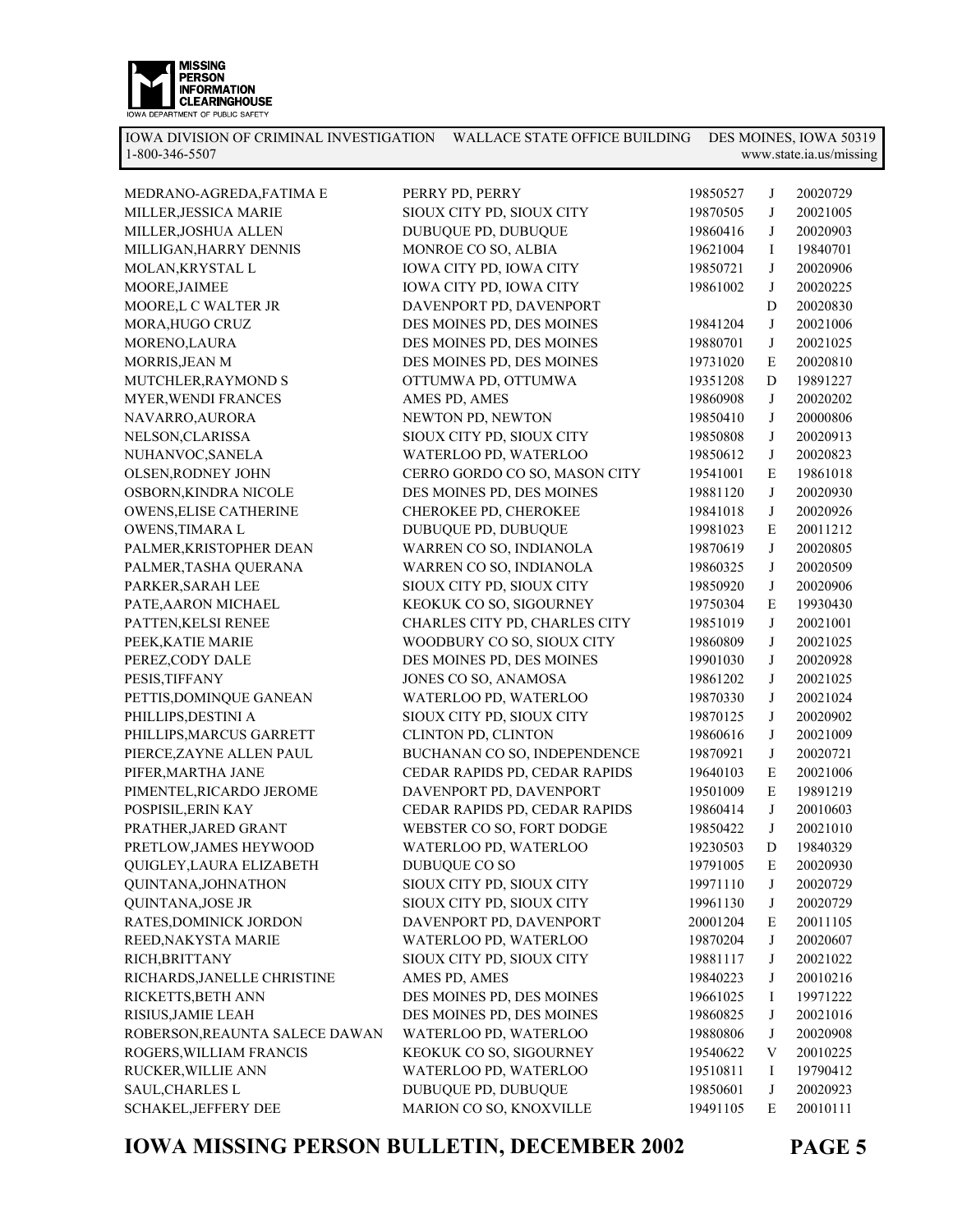

| SCHNEIDER, JESSICA L           | DES MOINES PD, DES MOINES      | 19860613 | J          | 20020803 |
|--------------------------------|--------------------------------|----------|------------|----------|
| SEALINE, BERNADENE ANN         | POTTAWATTAMIE CO SO, CO BLUFFS | 19260424 | V          | 19930710 |
| SHEPHERD, FREIDA ROSE          | DAVENPORT PD, DAVENPORT        | 19730416 | Е          | 20011105 |
| SHIELDS, JOHNNY JOE            | CARTER LAKE PD, CARTER LAKE    | 19560212 | Ι          | 19881216 |
| SIGNS, KIMBERLY ANN            | DUBUQUE PD, DUBUQUE            | 19860516 | J          | 20020916 |
| SIMPSON, COLLEEN               | TAYLOR CO SO, BEDFORD          | 19601205 | E          | 19751005 |
| SMITH, JESSICA ANN             | DAVENPORT PD, DAVENPORT        | 19850910 | J          | 20020827 |
| SMITH, STEVEN PATRICK          | COUNCIL BLUFFS PD, CO BLUFFS   | 19870519 | J          | 20011012 |
| SOBOLIK, JOANN LOUISE          | LINN CO SO, CEDAR RAPIDS       | 19640612 | D          | 20020709 |
| STEWARD, CRYSTAL LEANN         | DES MOINES CO SO, BURLINGTON   | 19890611 | J          | 20010508 |
| STOOKESBERRY, DENNISON CLARK   | WAPELLO CO SO, OTTUMWA         | 19421015 | D          | 19990215 |
| STOPAK, JENNIFER LYNN          | CARTER LAKE PD, CARTER LAKE    | 19860115 | J          | 20020102 |
| STOVER, GREG EDWARD            | SIOUX CITY PD, SIOUX CITY      | 19540720 | E          | 19990308 |
| STRASSBURGER, DALE WEBSTER     | LECLAIRE PD, LECLAIRE          | 19471010 | D          | 19820806 |
| STRATTON, AMANDA               | DES MOINES PD, DES MOINES      | 19870425 | J          | 20021009 |
| <b>SUMPTER, DELORES D</b>      | SPIRIT LAKE PD, SPIRIT LAKE    | 19501221 | E          | 19780401 |
| SYPERDA, ELIZABETH NICOLE      | MT PLEASANT PD, MT PLEASANT    | 19780513 | E          | 20000716 |
| TALBOT, TIFFANY JEAN           | DAVENPORT PD, DAVENPORT        | 19850111 | J          | 20020708 |
| TEMPLETON, DEVEN C             | OTTUMWA PD, OTTUMWA            | 19990910 | Ι          | 20020422 |
| THACKER, MICHAEL DAVID         | MENTAL HTH INST MT PLEASANT    | 19740429 | D          | 20021009 |
| THURSTON, NATHAN               | DUBUQUE PD, DUBUQUE            | 19861010 | J          | 20020910 |
| TOLBERT, CYANA                 | DAVENPORT PD, DAVENPORT        | 20010415 | Ι          | 20020926 |
| TOLBERT, DYANTE                | DAVENPORT PD, DAVENPORT        | 20020911 | Ι          | 20020926 |
| TYSDALE, THOMAS                | COUNCIL BLUFFS PD, CO BLUFFS   | 19860919 | J          | 20010217 |
| VALENTINE, ETYA                | FORT DODGE PD, FORT DODGE      | 19880216 | J          | 20020925 |
| VANALSTINE, ALICE MAE          | POLK CO SO, DES MOINES         | 19470523 | I          | 19760402 |
| VANDERHOEF, SANDRA S           | WEBSTER CO SO, FORT DODGE      | 19440610 | E          | 19860922 |
| VANENGELENHOVEN, JUSTIN ROBERT | SAC CITY PD, SAC CITY          | 19971122 | K          | 20020728 |
| VANLANINGHAM, JON F            | SIOUX CITY PD, SIOUX CITY      | 19861227 | J          | 20020923 |
| VANNGUGEN, TAN                 | CEDAR RAPIDS PD, CEDAR RAPIDS  | 19861011 | J          | 20020722 |
| VANZUUK, JESSICA MARIE         | DES MOINES PD, DES MOINES      | 19840807 | I          | 20021012 |
| VAVROVA, ANDREA                | HOWARD CO SO, CRESCO           | 19971109 | K          | 20000504 |
| VERZANI, WESLEY                | SIOUX CITY PD, SIOUX CITY      | 19850412 | J          | 20020913 |
| VERZANI, WESLEY JOHN           | SIOUX CITY PD, SIOUX CITY      | 19850412 | J          | 20020201 |
| WAKEFIELD, JANE E              | IOWA CITY PD, IOWA CITY        | 19481119 | E          | 19750909 |
| WALKER, SHERRE MONIQUE         | WATERLOO PD, WATERLOO          | 19850303 | $_{\rm J}$ | 20020607 |
| WALVATNE, MERVIN LEO           | SPENCER PD, SPENCER            | 19370708 | D          | 19900718 |
| WEBER, KRISTOPHER ANTHONY      | DUBUQUE PD, DUBUQUE            | 19850604 | J          | 20021014 |
| WESTWICK, RONALD EUGENE        | AMES PD, AMES                  | 19441026 | D          | 19790312 |
| WHITE, KRISTINA ILIZABETH      | DAVENPORT PD, DAVENPORT        | 19890209 | J          | 20020903 |
| WHITFIELD, DANIEL TATE         | CEDAR RAPIDS PD, CEDAR RAPIDS  | 19860415 | J          | 20020920 |
| WILKINS, SHANNON PAULINE       | DAVENPORT PD, DAVENPORT        | 19790119 | D          | 20021017 |
| WILSON, JUSTIN D               | COUNCIL BLUFFS PD, CO BLUFFS   | 19860613 | J          | 20020214 |
| WILSON, NAOMI                  | CEDAR RAPIDS PD, CEDAR RAPIDS  | 19480820 | E          | 19810412 |
| WOOD, JACK SCOTT               | ADEL PD, ADEL                  | 19601107 | Ι          | 20001011 |
| XIQUE, DAVID                   | SCOTT CO SO, DAVENPORT         | 19980913 | E          | 19990426 |
| ZABEL, MATTIE L                | CEDAR FALLS PD, CEDAR FALLS    | 19330307 | D          | 19780321 |
| ZELLMER, RONALD LEROY          | SIOUX CITY PD, SIOUX CITY      | 19531002 | Ι.         | 19850406 |
| ZIMMER, DAVE                   | DAVENPORT PD, DAVENPORT        | 19380326 | D          | 19950326 |
|                                |                                |          |            |          |

**IOWA MISSING PERSON BULLETIN, DECEMBER 2002**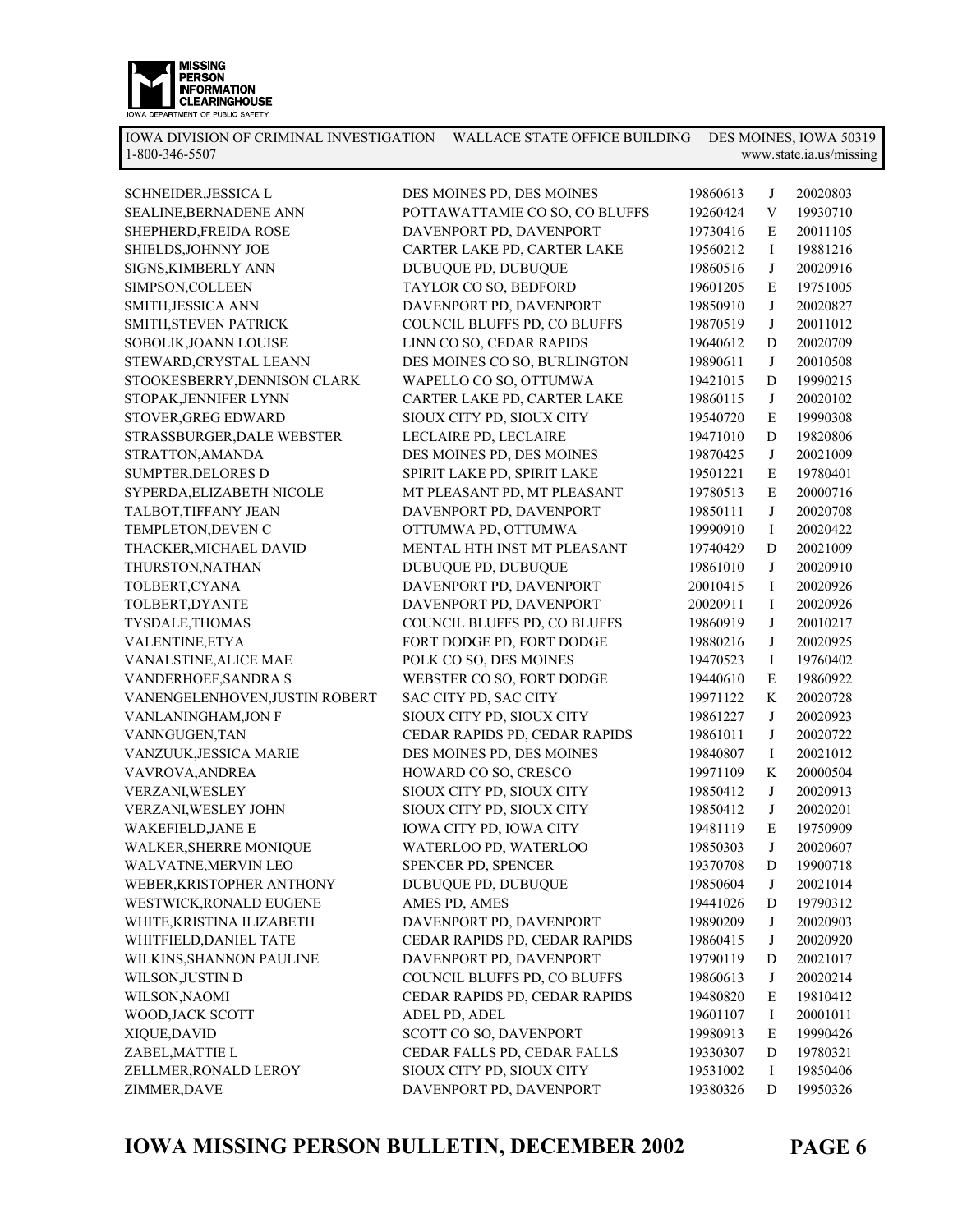

*The following individuals were listed in the November 25, 2002 Missing Persons Bulletin and have been canceled.* 

| <b>NAME</b>                   | <b>AGENCY</b>                 | <b>DOB</b> | <b>INC</b>  | DLC      |
|-------------------------------|-------------------------------|------------|-------------|----------|
| ADAMS, JACOB                  | DUBUQUE PD, DUBUQUE           | 19860507   | J           | 20011116 |
| BELL, SHANTEL DELORIS         | DES MOINES PD, DES MOINES     | 19870908   | J           | 20020917 |
| BOWERS, RICCARDO RICKEY       | DES MOINES PD, DES MOINES     | 19560530   | E           | 20010515 |
| <b>BROWN, BRITTNEY NICOLE</b> | IOWA CITY PD, IOWA CITY       | 19871119   | J           | 20020823 |
| CHAU, QUYEN                   | DES MOINES PD, DES MOINES     | 19810825   | E           | 20020920 |
| DAY, MICHELLE RENAE           | VAN BUREN CO SO, KEOSAUQUA    | 19890317   | E           | 20020926 |
| DEAN, DEBRA KAYE              | DES MOINES PD, DES MOINES     | 19560816   | D           | 20020807 |
| DHVOR, NYAMOUCH               | DES MOINES PD, DES MOINES     | 19870202   | J           | 20020929 |
| DYKE, DIANE                   | WATERLOO PD, WATERLOO         | 19451222   | E           | 20020927 |
| FITZGERALD, MALLORY DIANE     | BETTENDORF PD, BETTENDORF     | 19860612   | J           | 20020923 |
| GARCIA, BRENDA                | MUSCATINE PD, MUSCATINE       | 19881126   | J           | 20020311 |
| HENDRICKS, GARY LEE           | DES MOINES PD, DES MOINES     | 19870404   | J           | 20020829 |
| HERNANDEZ, DOUG               | CEDAR RAPIDS PD, CEDAR RAPIDS | 19850905   | J           | 20020910 |
| HOWE, CODY WAYNE              | INDIANOLA PD, INDIANOLA       | 19870519   | J           | 20011113 |
| JACOBSON, AMBER               | POLK CO SO, DES MOINES        | 19851224   | E           | 20020627 |
| JACOBSON, NICOLE ANN          | POLK CO SO, DES MOINES        | 19870329   | $\mathbf E$ | 20020626 |
| JONES, CATHRINE NICOLE        | DES MOINES PD, DES MOINES     | 19841013   | J           | 20020818 |
| KRAUT, HEIDI JANE             | IOWA CITY PD, IOWA CITY       | 19851112   | J           | 20020726 |
| LENNIE, KEIL DUANE            | BELLEVUE PD, BELLEVUE         | 19870203   | J           | 20020202 |
| MCCRERY, CHRISTA LYN          | DAVENPORT PD, DAVENPORT       | 19860710   | J           | 20020930 |
| MOLINA, DIBNI LINETH          | <b>NO PLA</b>                 | 19860928   | J           | 20020725 |
| MONTALBANO, PETER GREG        | DES MOINES PD, DES MOINES     | 19630210   | E           | 20020929 |
| NELSON, PAUL WILLIAM          | STORY CO SO, NEVADA           | 19640409   | E           | 20020808 |
| NORM, TRUDY ELANE             | COUNCIL BLUFFS PD, CO BLUFFS  | 19841219   | J           | 20010727 |
| OSHEA, KENNY                  | COUNCIL BLUFFS PD, CO BLUFFS  | 19870402   | J           | 20020315 |
| PANYANOUVONG, VILAI           | STORM LAKE PD, STORM LAKE     | 19840812   | J           | 20000716 |
| PARRISH, DOMINIC DOUGLAS      | DES MOINES PD, DES MOINES     | 19880511   | J           | 20020913 |
| PHILBRICK, RALYNN KRISTINE    | SIOUX CITY PD, SIOUX CITY     | 19861222   | J           | 20021003 |
| POLSON, JUSTIN EDWARD         | DES MOINES PD, DES MOINES     | 19860918   | J           | 20021002 |
| RHOADES, TIFFANY DANIEL       | DAVENPORT PD, DAVENPORT       | 19901102   | J           | 20020726 |
| ROCKWELL, MICHELLE L          | DES MOINES PD, DES MOINES     | 19880313   | J           | 20020904 |
| SCHMIDT, JENNIFER VIRGINIA    | JOHNSON CO SO, IOWA CITY      | 19850526   | J           | 20020915 |
| SCHOOLEY, RANDL LYNN          | DES MOINES PD, DES MOINES     | 19870406   | J           | 20021004 |
| SMITH, BRANDON                | CEDAR RAPIDS PD, CEDAR RAPIDS | 19870206   | J           | 20020722 |
| TEIXERA, STACY LEE            | DES MOINES PD, DES MOINES     | 19861120   | J           | 20020924 |
| THOMAS, LISA MARIE            | DES MOINES PD, DES MOINES     | 19890126   | J           | 20020909 |
| THOMPSON, BRET ALAN           | DES MOINES PD, DES MOINES     | 19870108   | $\bf J$     | 20021002 |
| THOMPSON, RENEE               | DES MOINES PD, DES MOINES     | 19870901   | J           | 20020913 |
| TIKLUK, NELLIE QINNAK         | SIOUX CITY PD, SIOUX CITY     | 19861002   | J           | 20020429 |
| TIKLUK,SHILOH                 | SIOUX CITY PD, SIOUX CITY     | 19900913   | J           | 20020628 |
| TOWNSEND, AMBER ANNE          | DES MOINES PD, DES MOINES     | 19860117   | J           | 20020807 |
| VANMETER, AMANDA JO           | FORT DODGE PD, FORT DODGE     | 19850403   | J           | 20020925 |
| VANNGUGEN, TAN                | CEDAR RAPIDS PD, CEDAR RAPIDS | 19861011   | J           | 20020722 |
| VANSANT, BRETT ALEXANDER      | JASPER CO SO, NEWTON          | 19850413   | J           | 20020923 |
| WALTON, DOMONIQUE             | CEDAR RAPIDS PD, CEDAR RAPIDS | 19860814   | J           | 20020927 |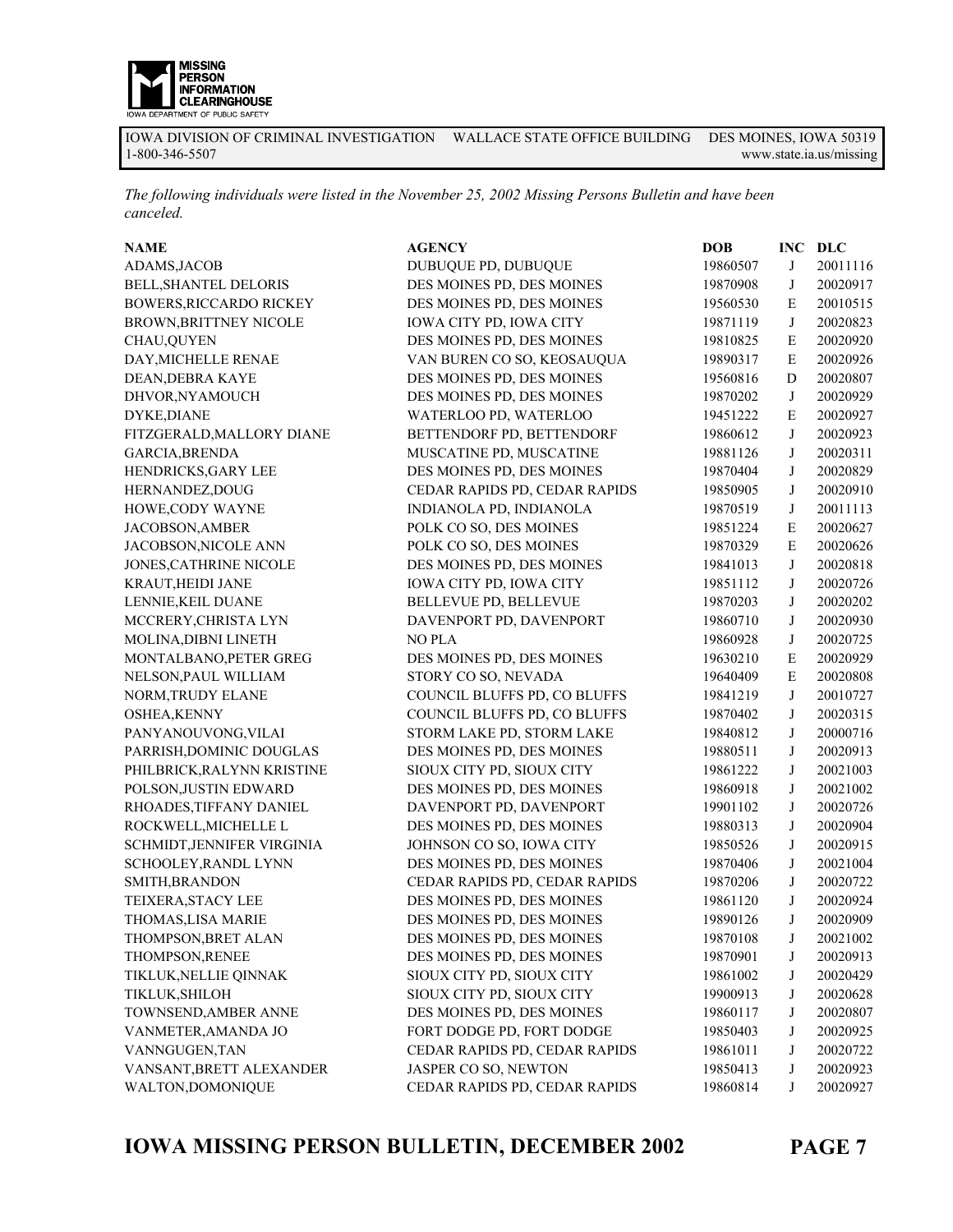

IOWA DIVISION OF CRIMINAL INVESTIGATION WALLACE STATE OFFICE BUILDING DES MOINES, IOWA 50319 www.state.ia.us/missing

#### **Incident Type Key**

- **I Involuntary** A person of any age who is missing under circumstances indicating that the disappearance was not voluntary, i.e., abduction or kidnapping.
- **E -Endangered** A person of any age who is missing under circumstances indicating that his/her physical safety is in danger.
- **D -Disabled** A person of any age who is missing and under proven physical/mental disability or is senile, thereby subjecting himself/herself or others to personal and immediate danger.
- **V Catastrophe** A person of any age who is missing after a catastrophe, (i.e., victims of disasters, such as tornadoes, etc.)
- **K Familial Kidnap** A minor who is missing and has been declared unemancipated as defined by the laws of his/her state of residence and who has been abducted by non-custodial parent or relative.
- **LW Lost/Wandered Away** A minor who is lost or has wandered away. This category does not include those persons taken by force or runaway
- **Juvenile** A person who is missing and declared unemancipated as defined by the laws of his/her state of residence and does not meet any of the entry criteria for Disability, Endangered, Involuntary, Parental Abduction, or Lost or Wandered Away.



PRSRT STD U.S. POSTAGE PAID DES MOINES, IOWA PERMIT NO. 1195

**Division of Criminal Investigation Wallace State Office Building Des Moines, Iowa 50319-0041** 

# **1-800-346-5507**

**IOWA MISSING PERSON BULLETIN, DECEMBER 2002**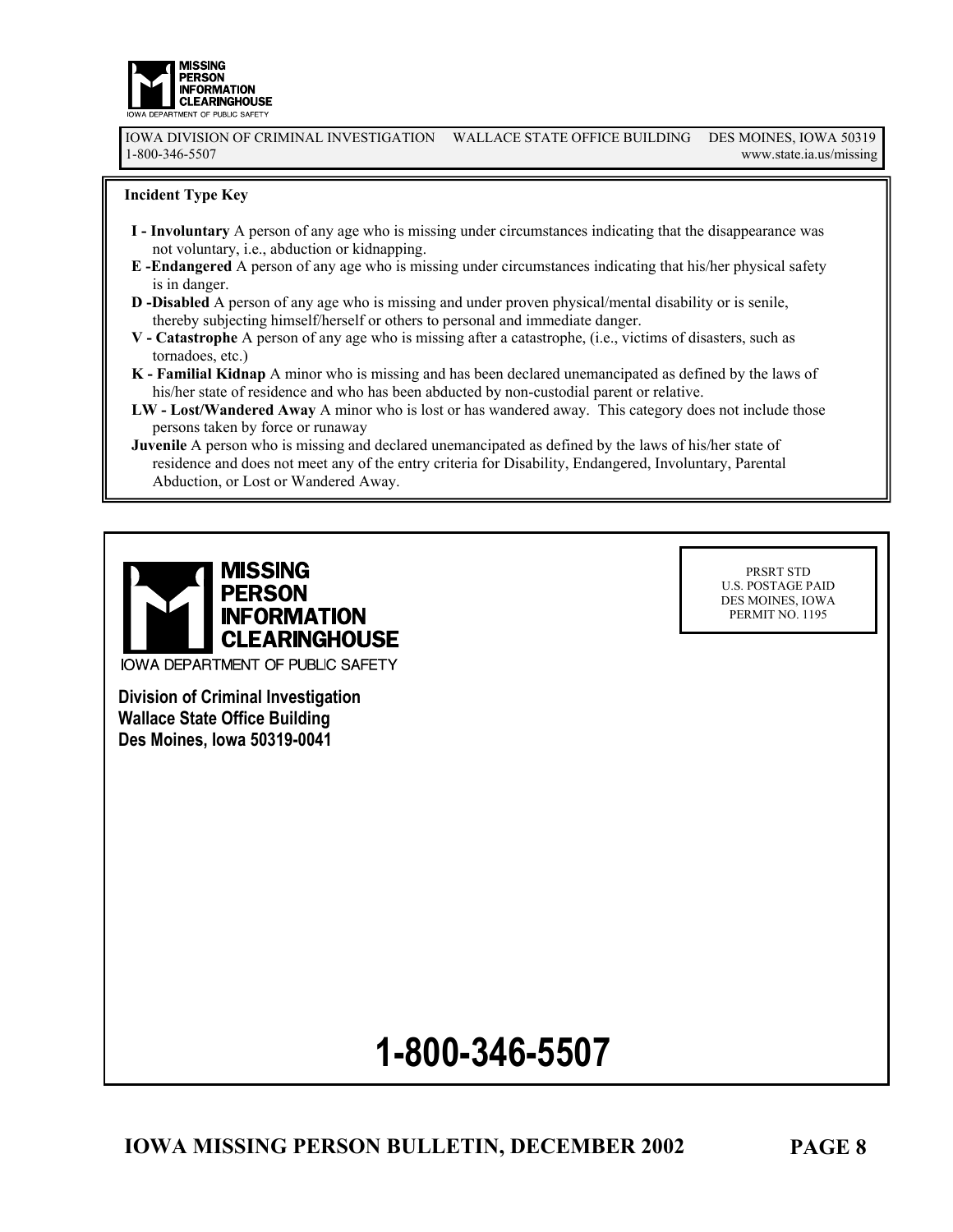

IOWA DIVISION OF CRIMINAL INVESTIGATION WALLACE STATE OFFICE BUILDING DES MOINES, IOWA 50319 www.state.ia.us/missing

### **Missing Children Training**

The Missing Person Information Clearinghouse, Iowa Division of Criminal Investigation, hosted a one day training for Iowa Law Enforcement Agencies November 21, 2002 at the Camp Dodge Theater in Johnston, Iowa. The training , **Missing and Abducted Children***: A Survival Program for First Responders and Initial Investigators* was presented by Stephen Steidel, the Associate Director of Training at the National Center for Missing and Exploited Children and former Commander of the Missing Persons Bureau in Suffolk County New York. The training was designed to provide critical information to those officers and investigators responding to a missing child report and whose knowledge, skill, and ability make the difference between prompt recovery and a protracted investigation. In addition to reactive investigative techniques, the course also provided information to better prepare first responders for encounters with potential child predators. Child abduction, family abduction, runaways, media relations, sexual predators, incident screening, recovery techniques, investigative resources, and agency planning were the topics that were covered. There were 42 people in attendance from 23 different agencies across the state.

### **National Center for Missing and Exploited Children LOCATOR Program**

According to a study by the Washington State Attorney General's Office, in 74 percent of missingchild homicides, the child is murdered within the first 3 hours of the abduction.

With this in mind, the National Center for Missing & Exploited Children (NCMEC) launched **LOCATER**, a program to distribute advanced computer systems to create and disseminate posters of missing children locally, statewide, or nationwide. LOCATER is provided at no charge to the agency.

To find out more about how your agency can obtain a LOCATOR computer system for your agency log on to the National Center for Missing and Exploited Children web site at www.missingkids.org or contact: LOCATER Program, National Center for Missing & Exploited Children, Charles B. Wang International Children's Building, 699 Prince Street, Alexandria, VA 22314-3175 U.S.A Local Telephone 703-837-6389 Long Distance 1-877-446-2632 extension 6389 FAX 703-274-2151